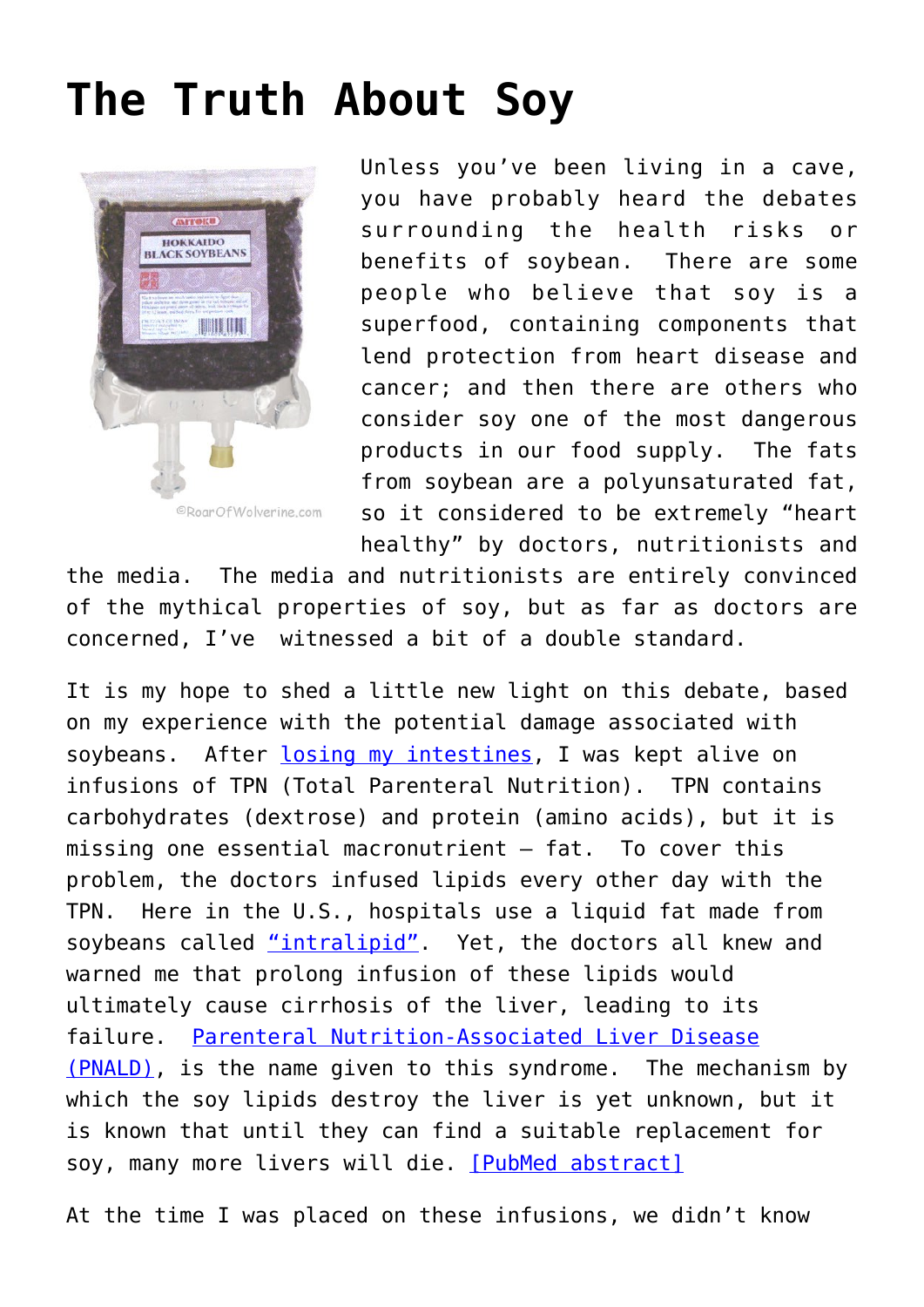that intestinal transplants existed, so my wife and I were extremely concerned. I was basically given two possible scenarios that would eventually end my life. One would be the loss of access because of the damage to the arteries by the TPN [\[article here\].](http://roarofwolverine.com/archives/1377) At that point, I would starve to death. The second one was when my liver would give out due to the soy lipids, which doctors estimated could take about 2 years.

Fortunately for me, I received my transplant before any permanent damage was sustained by my liver, but a woman who I met in [Jackson](http://www.miamitransplant.org/) [Memorial Hospital](http://www.miamitransplant.org/) was not so lucky.

 This woman had lost her intestines due to a blood clot in her mesenteric artery, cutting off the



blood flow to the bowels. The thrombosis was caused by a faulty gastric bypass surgery she underwent sometime earlier. *(A side point I'd like to cover; I was told by the transplant staff at Jackson Memorial that the number one cause of people losing their intestines and needing transplants are as a result of gastric bypass surgery, so if you're considering that procedure, you might want to give some consideration concerning its safety)*. At the time we met this woman, her skin and eyes were golden-yellow from cirrhosis. The damage was caused by the intralipid she was receiving while waiting for a transplant. The scary part was that she had only been on TPN the same amount of time I had been (about six months). The exception was that her doctors had infused the lipids everyday, whereas I only received them every other day. I guess that made the difference.

Because her liver had been destroyed, she was now in need of a multivisceral (multi organ) transplant. She ultimately had every organ replaced in her digestive tract from the stomach to the rectum — seven organs in all. She received a new stomach, pancreas, spleen, liver, duodenum, small and large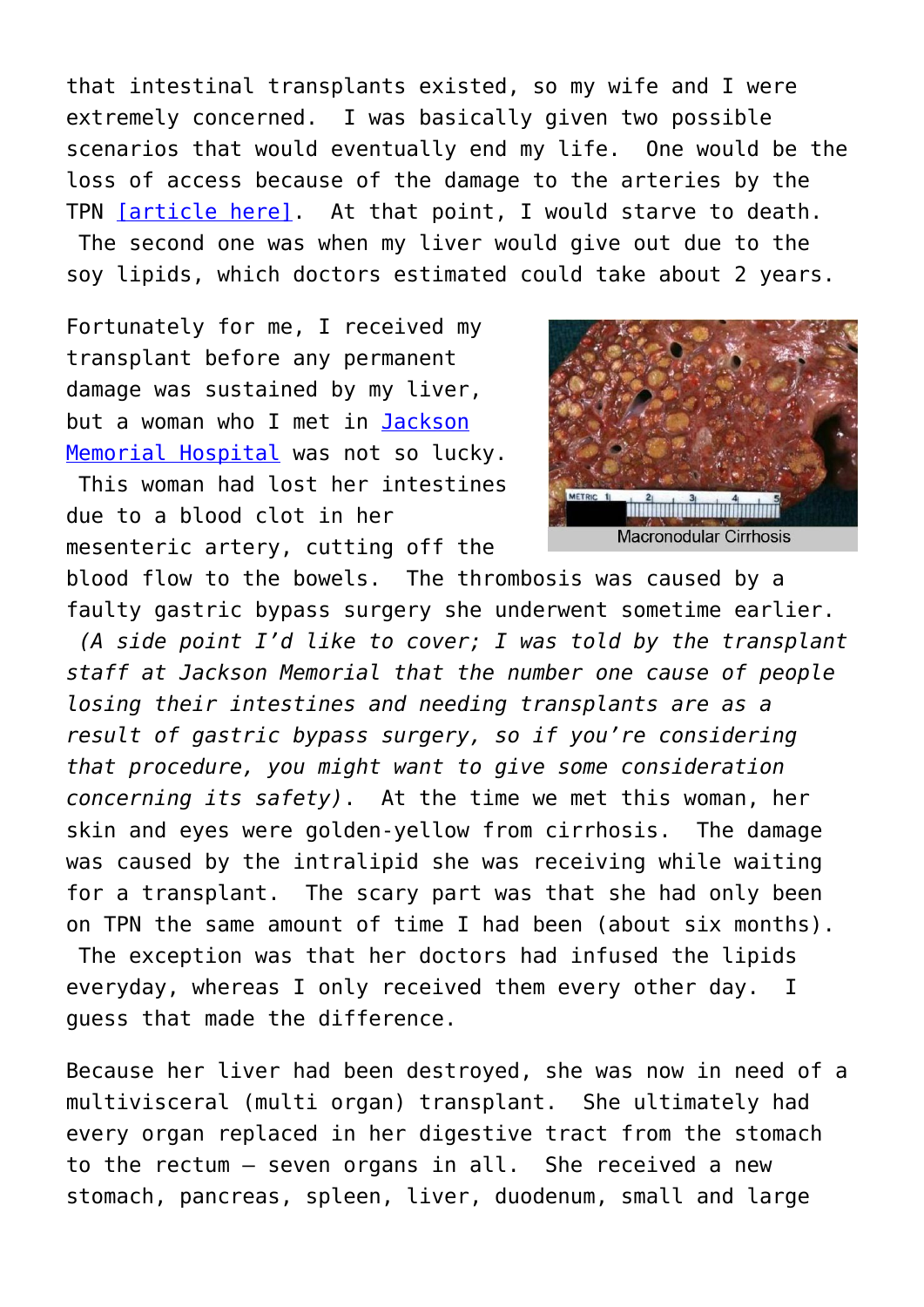intestines. She is still doing quite well, amazingly. The reason I'm covering her story is because she had conducted the same research we had and learned about another type of lipid infusion that's used in Europe. Doctors in the E.U. are able to use a lipid made from fish oil called ["Omegaven".](http://grey.colorado.edu/shortgut/index.php/Omegaven) Omegaven has not only been shown to cause no damage to the liver of TPN patients, but has been clinically proven to actually reverse the damage sustained by the use of the soy oil.



Soy lipids contain a very high amount of [linoleic acid,](http://www.linoleicacid.net/) which is an essential omega 6 fatty acid, but is extremely inflammatory. Fish oils contain a percentage of omega 3 fatty acids which are very antiinflammatory. Humans need a balance of these fatty acids to offset the damage. If you consume a lot of soy products, you are not getting a proper balance of fatty acids,

which can lead to a lot of inflammation, including heart disease. Unfortunately for vegans, animal products are the only reliable source of the proper omega 3 fatty acids.

Our research revealed one unbelievable fact — the FDA does not allow the use of Omegaven in the United States! There is only one exception to this ban. When children on TPN have already taken liver damage due to the soy based oil, the FDA will permit the infusion of Omegaven. Many doctors that we spoke to admitted that they had seen [remarkable results on these](http://health.usnews.com/health-news/best-childrens-hospitals/articles/2008/05/29/thanks-to-fish-oil-shes-a-golden-girl-no-longer/comments) [children.](http://health.usnews.com/health-news/best-childrens-hospitals/articles/2008/05/29/thanks-to-fish-oil-shes-a-golden-girl-no-longer/comments) Adults cannot get Omegaven, no matter how much liver damage they have sustained from the soy. What in the hell is the politics behind this bullshit is still a mystery. Could the soy lobby actually have that much influence over the FDA that they are willing to let people die of cirrhosis, including children? It would seem so, beings I cannot think of any other reason. Any doctor caught infusing Omegaven in the U.S. put their license at risk.

There's absolutely no way they have to do further studies on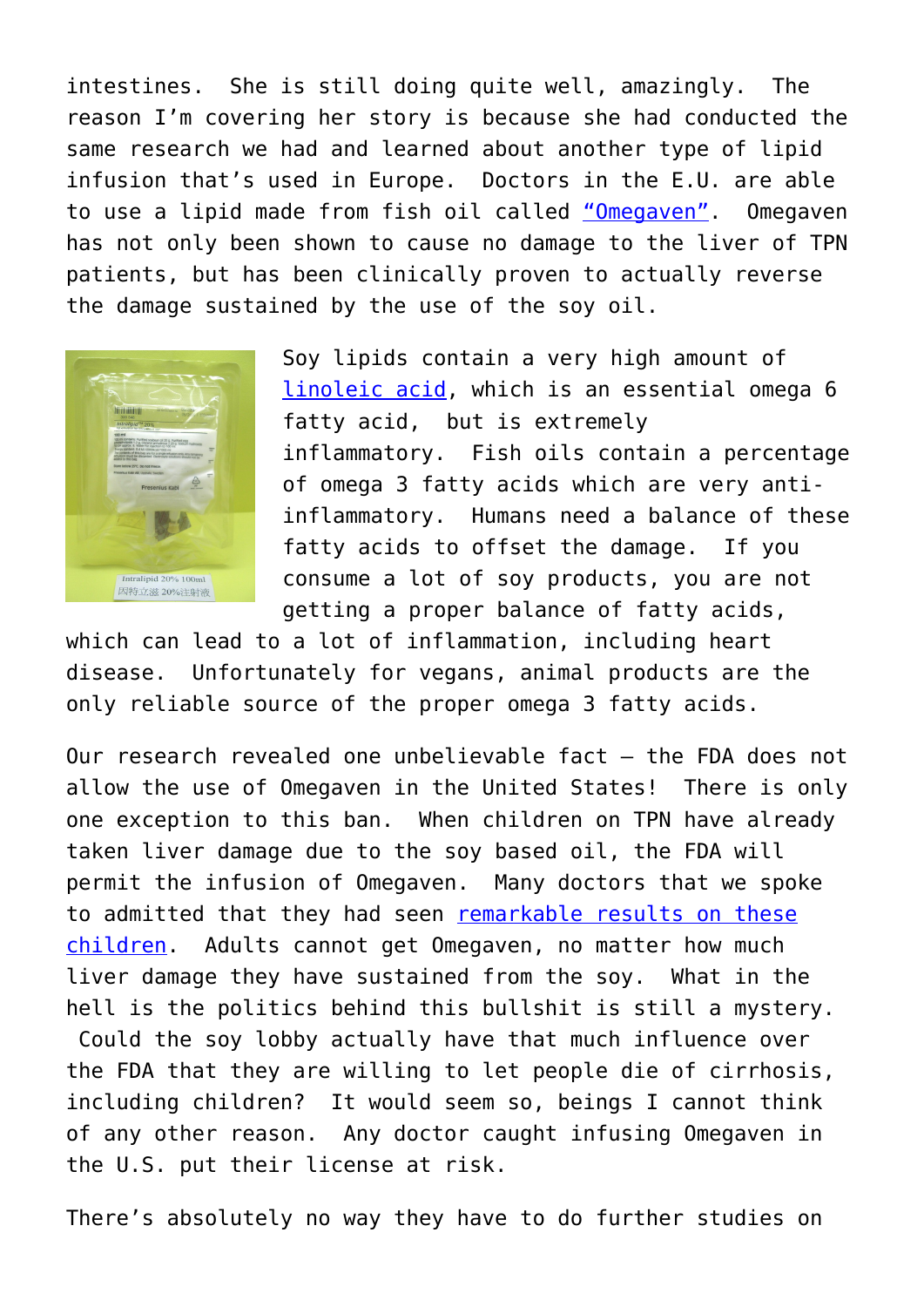the effects of using fish oil. People have been consuming fish oil for millions of years and it has a wonderful trackrecord in Europe as an infused lipid. If the FDA would continue to push the use of soy lipids, which is proven to cause liver damage in TPN patients, then how can we believe any of the other claimed health benefits of soy? Soy oil is used in so many processed foods and cooking oils.

Crisco is pure soy oil and many fast food restaurants fry their potatoes, chicken nuggets and fish patties in soy oils. Could it be the french fries and not the burger that makes fast food so unhealthy?



This woman had begun petitioning the government to allow the use of Omegaven as soon as her liver began to fail and was met with nothing but resistance. My wife and I had petitioned the pharmacist at the Hospital in Orlando about getting Omegaven mixed with my TPN to preserve my liver until I could get a transplant. The pharmacist knew of Omegaven and had administered it to children in the Arnold Palmer Children's Hospital in Orlando and testified to the near [miraculous](http://newsletter.vitalchoice.com/e_article000616701.cfm?x=b11,0,w) [results](http://newsletter.vitalchoice.com/e_article000616701.cfm?x=b11,0,w). He had seen children rebound from late stage cirrhosis to near perfect liver enzymes, but he told us that he could lose his license and face possible imprisonment if he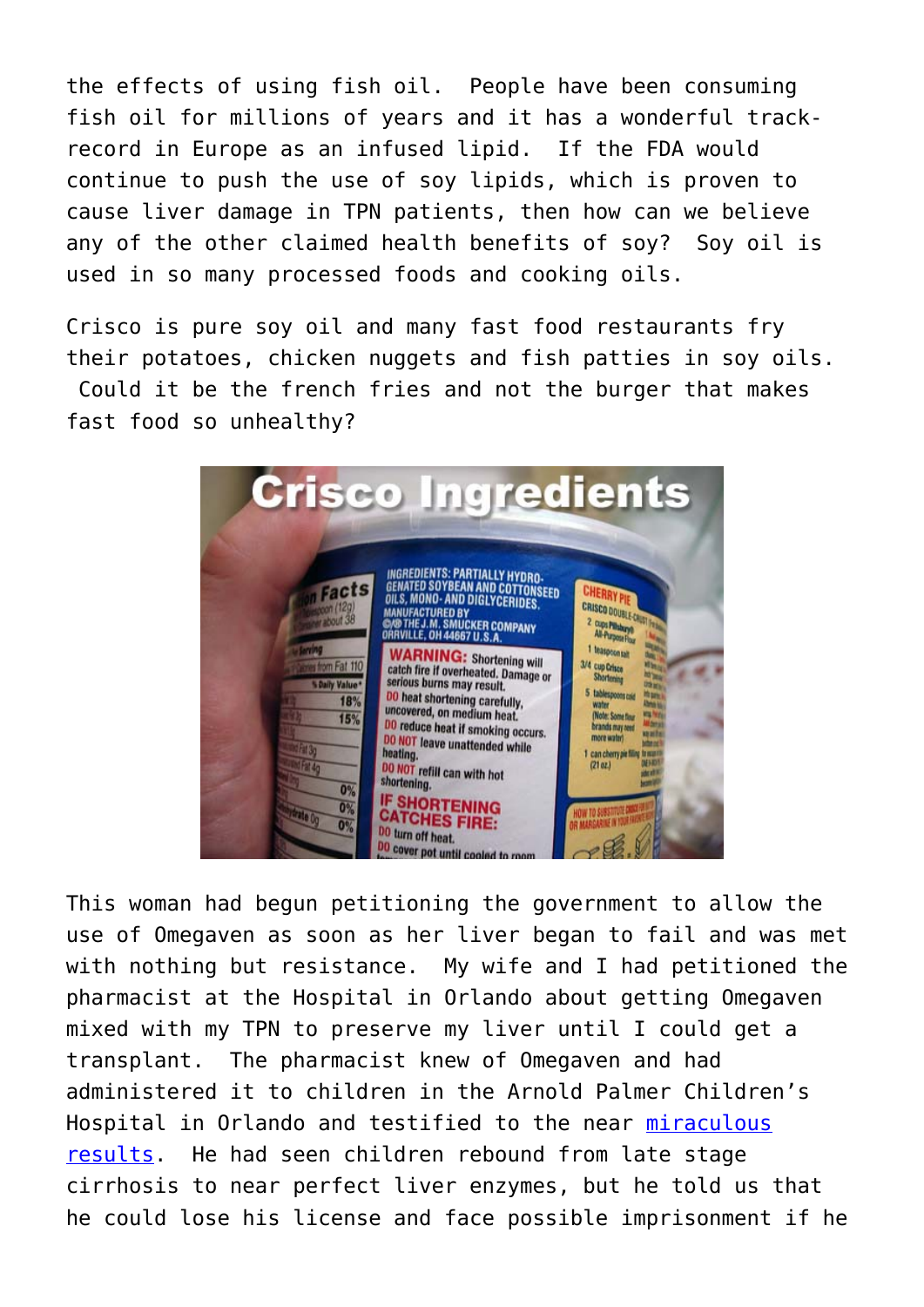gave it to me.

Do you still trust your FDA? If so, please leave a comment on this post explaining the reason for them to ban this proven nutrient. I now avoid soy at all costs. I will never knowingly eat this crap as long as I might live. The part that burns my ass more is that doctors know that these soy lipids destroy the liver and yet still recommend soy-based foods and claim them as "healthy". Like I said in the ["The](http://roarofwolverine.com/archives/1377) [Effect Of Sugar On The Arteries",](http://roarofwolverine.com/archives/1377) they're either fucking morons or they want us to get sick. And don't give me that shit about the Asians eating soy and being so healthy and having extreme longevity, because the Asians have historically only consumed soy that was fermented [\(Miso,](http://en.wikipedia.org/wiki/Miso) [Tempeh,](http://en.wikipedia.org/wiki/Tempeh) [Natto](http://en.wikipedia.org/wiki/Nattō) and [Soy Sauce\)](http://en.wikipedia.org/wiki/Soy_sauce) and only in small quantities (about 2 teaspoons) as a condiment. Fermentation destroys many of the anti-nutrients contained in soy, such as [phytic acid](http://en.wikipedia.org/wiki/Phytic_acid) and [lectins.](http://www.healthy-eating-politics.com/toxins-in-food.html) No culture has ever consumed unfermented soy in the mass quantities that we consume presently. Why? Because soy is cheap, government subsidized and pushed by the USDA.

In the last few decades, the U.S. has seen a substantial rise in cases of NASH [\(Non-Alcoholic SteatolHepatitis\),](http://digestive.niddk.nih.gov/ddiseases/pubs/nash/) which causes cirrhosis that was only seen historically in alcoholics. People who have never had a drop of alcohol in their life are coming down with this disease. Could the mass consumption of unfermented soy products be a contributing factor to this sudden rise? It would seem likely, based on the effect of intralipids. How could soy be such a healthy and wonderful food to eat, but is so unhealthy when infused that it can destroy that woman's liver within six months?

 Funny how the two cheapest commodities in the food supply — soy and wheat, are claimed to be the most healthy. Where else in life is something that's the least expensive also be the most desired? Nowhere! It's because these products are so cheap, subsidized and have extend shelf-life that they are used as filler in everything, not because they're healthy.